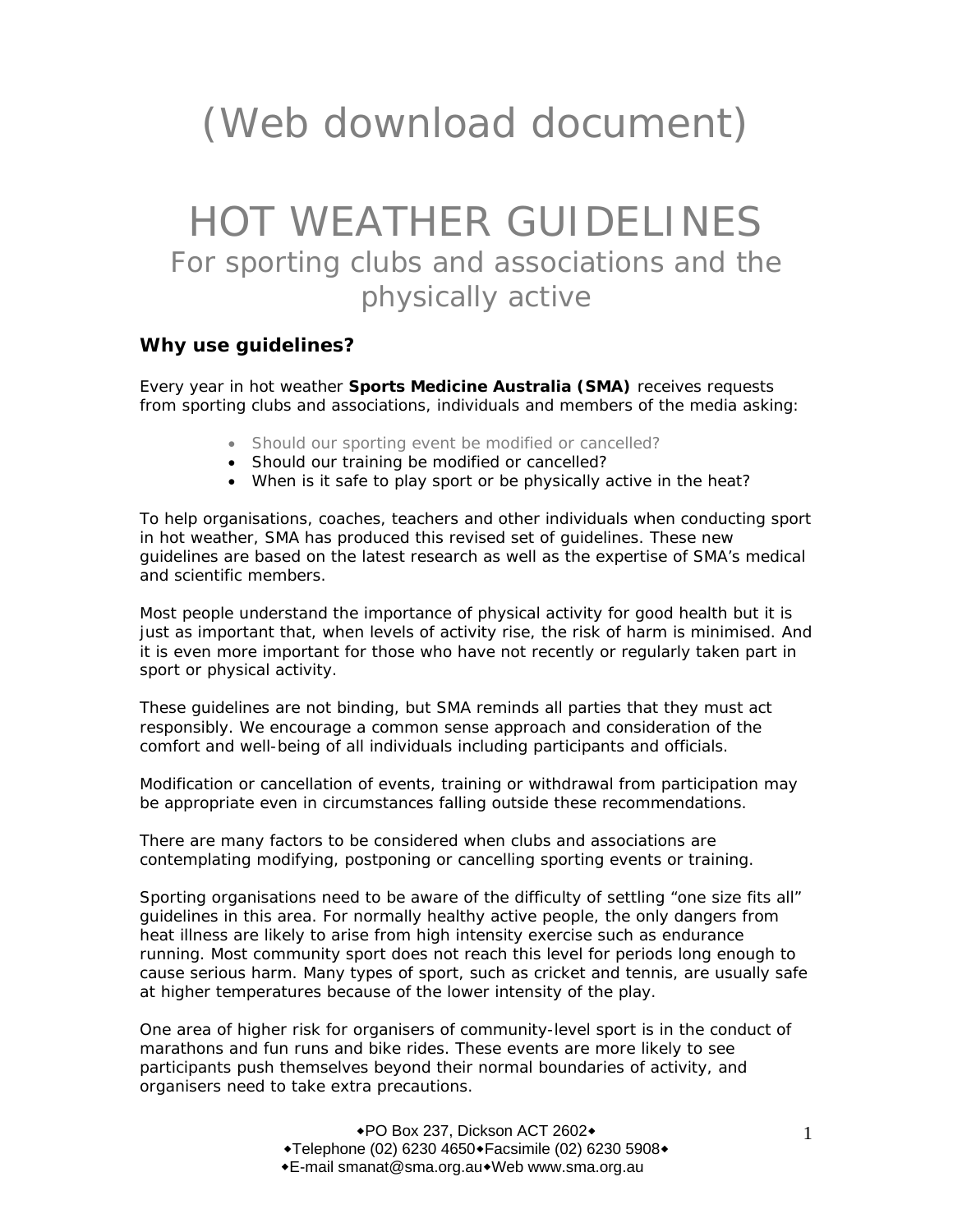However, at any time, high intensity exercise in a hot environment, with the associated elevation of body temperature, can lead to heat illness. Heat illness in sport presents as **heat exhaustion** or the more severe **heat stroke**.

#### **Heat exhaustion**

- Characterised by a high heart rate, dizziness, headache, loss of endurance/skill/confusion and nausea.
- The skin may still be cool/sweating, but there will be signs of developing vasoconstriction (eg, pale colour).
- The rectal temperature may be up to  $40^{\circ}$ C and the athlete may collapse on stopping activity. Rectal temperature should only bne measured by a doctor or nurse.

To avoid heat exhaustion, if people feel unwell during exercise they should immediately cease activity and rest. Further benefit comes if the rest is in a shaded area with some passing breeze (from a fan if necessary) and the person takes extra hydration. Misting or spraying with water can also help.

#### **Heat stroke**

- Characteristics are similar to heat exhaustion but with a dry skin, confusion and collapse.
- Heat stroke may arise in an athlete who has not been identified as suffering from heat exhaustion and has persisted in further activity.
- Core temperature measured in the rectum is the only reliable diagnosis of a collapsed athlete to determine heat stroke.

**This is a potentially fatal condition and must be treated immediately. It should be assumed that any collapsed athlete is at danger of heat stroke. The best first aid measures are "Strip/Soak/Fan":** 

- **strip off any excess clothing;**
- **soak with water;**
- **fan;**
- **ice placed in groin and armpits is also helpful.**

**The aim is to reduce body temperature as quickly as possible. The athlete should immediately be referred for treatment by a medical professional.** 

**Important: heat exhaustion/stroke can still occur even in the presence of good hydration.** 

#### **Dehydration**

Dehydration is fluid loss which occurs during exercise, mainly due to perspiration and respiration. It makes an athlete more susceptible to fatigue and muscle cramps. Inadequate fluid replacement before, during and after exercise will lead to excessive dehydration and may lead to heat exhaustion and heat stroke.

> ◆PO Box 237, Dickson ACT 2602◆  $\overline{*}$ Telephone (02) 6230 4650 $\overline{*}$ Facsimile (02) 6230 5908 $\overline{*}$ E-mail smanat@sma.org.auWeb www.sma.org.au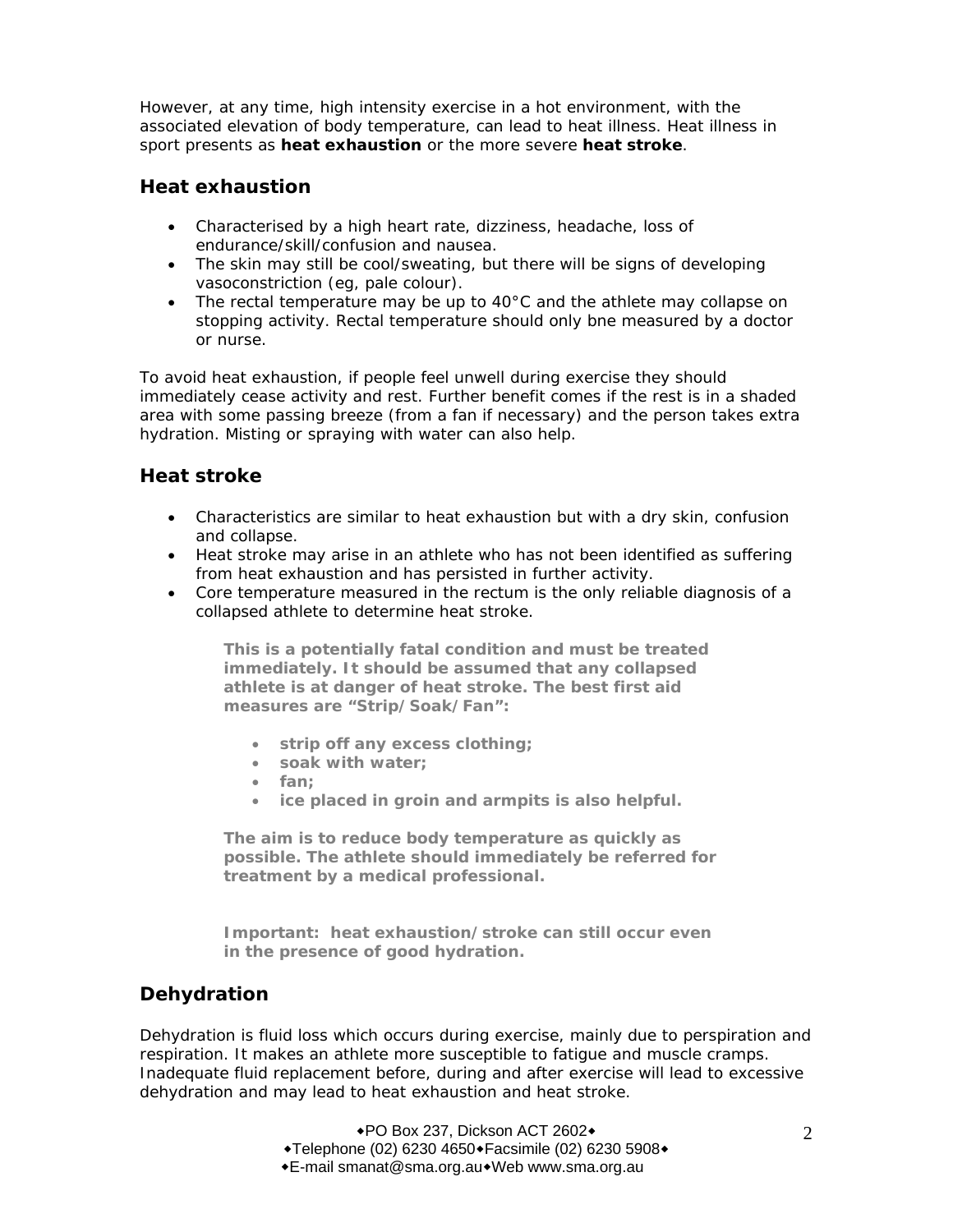**To avoid dehydration, SMA recommends that:** 

- athletes drink approximately 500 mls (2 glasses) in the 2 hours prior to exercise;
- during exercise longer than 60 minutes, 2-3 cups (500-700ml) of cool water or sports drink are sufficient for most sports.
- after exercise replenish your fluid deficit to ensure that you are fully rehydrated, but not over-hydrated.
- refer to SMA's free DRINK UP brochure available as a web download at http://www.sma.org.au/information/ or from your local National Pharmacies store.

Points to consider:

- Will your players and officials be able to consume enough water during the event?
- Even a small degree of dehydration will cause a decrease in performance.
- Take care not to over-hydrate. Drinking too much fluid can lead to a dangerous condition known as hyponatraemia (low blood sodium). Aim to drink enough to replace lost fluids, but not more than that.

## Factors to consider before cancelling or modifying a sporting event or training

**(Remember not only to take players into account but also umpires, officials and volunteers.)**

### **Environmental Factors**

#### **1. Temperature**

Ambient temperature is the most easily understood guide available, and is most useful on hot, dry days

| <b>Ambient</b><br>temperature | <b>Relative</b><br>humidity | <b>Risk of</b><br>thermal<br>injury | Possible modifying action for<br>vigorous sustained activity                                                                   |
|-------------------------------|-----------------------------|-------------------------------------|--------------------------------------------------------------------------------------------------------------------------------|
| $15 - 20$                     |                             | Low                                 | Heat illness can occur in distance<br>running.<br>Caution over-motivation.                                                     |
| $21 - 25$                     | $< 60\%$                    | Low - moderate                      | Increase vigilance.<br>Caution over-motivation.                                                                                |
| $26 - 30$                     | $< 50\%$                    | Moderate                            | training<br>Moderate<br>early<br>pre-season<br>intensity. Reduce intensity and duration<br>of play/training. Take more breaks. |
| $31 - 35$                     | $< 30\%$                    | High<br>very<br>high                | Limit intensity. Limit duration to less than<br>60 minutes per session.                                                        |
| 36 and above                  | < 25%                       | Extreme                             | Consider postponement to a cooler part<br>of the day or cancellation.                                                          |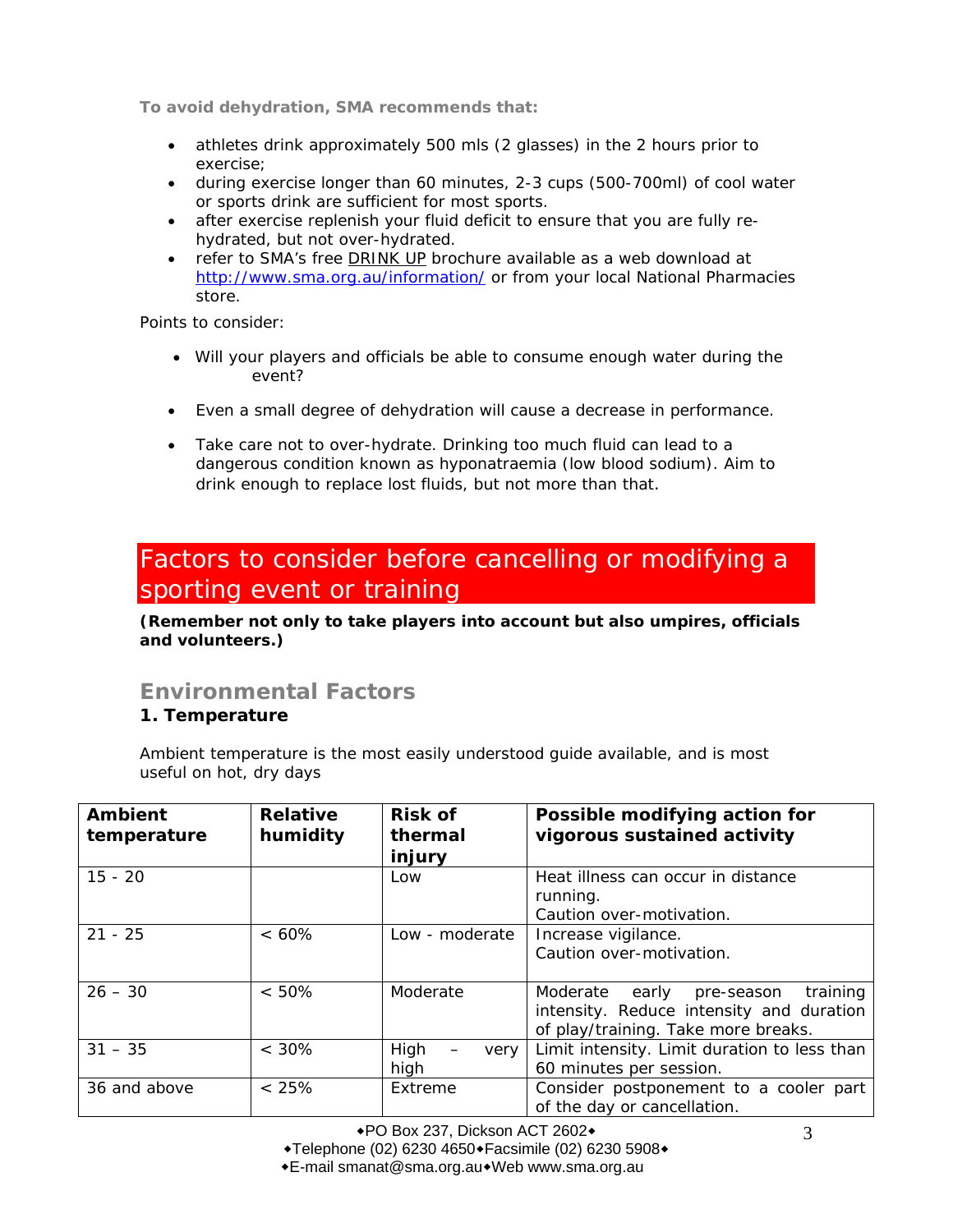#### **OR**

WBGT

Further information might be gained from what is known as the Wet Bulb Globe Temperature (WBGT), which is suitable for hot, humid days

| <b>WBGT</b>  | <b>Risk of thermal</b><br>injury | Possible modifying action for vigorous<br>sustained activity                                                                       |
|--------------|----------------------------------|------------------------------------------------------------------------------------------------------------------------------------|
| < 20         | Low                              | Heat illness can occur in distance running.<br>Caution over-motivation.                                                            |
| $21 - 25$    | Moderate to high                 | Increase vigilance.<br>Caution over-motivation.<br>Moderate early pre-season training intensity and<br>duration. Take more breaks. |
| $26 - 29$    | High - Very high                 | Limit intensity. Limit duration to less than 60 minutes<br>per session.                                                            |
| 30 and above | Extreme                          | Consider postponement to a cooler part of the day or<br>cancellation (allow swimming).                                             |

The Bureau of Meteorology (BOM) produces ambient and WBGT readings for many locations in Australia. You can check these readings and a guide for the relative risk for your location at www.bom.gov.au/products/IDS65004.shtml or by clicking the "Local Hot Weather alerts" button at www.sma.org.au

N.B. It is important to watch for unusual "heatwave" conditions or variations from the average temperature for the time of year. This is one situation where there may be a greater danger of heat illness.

#### **2. Duration and intensity of an event**

- The combination of extreme environmental conditions and sustained vigorous exercise is particularly hazardous for the athlete. The greater the intensity of the exercise, the greater the risk of heat related symptoms; eg, distance running is more of a problem than stop-start team events.
- Player and official rotation may also be considered
- Reducing playing time and extending rest periods with opportunities to rehydrate during the event would help safeguard the health of participants.
- Provision of extra water for wetting face, clothes and hair is also important.
- A fan to enhance air movement would be beneficial





 $\bullet$  PO Box 237, Dicks  $\text{+}$ Telephone (02) 6230 4650 $\text{+}$  acsimile (02) 0230 5908 $\text{+}$ E-mail smanat@sma.org.auWeb www.sma.org.au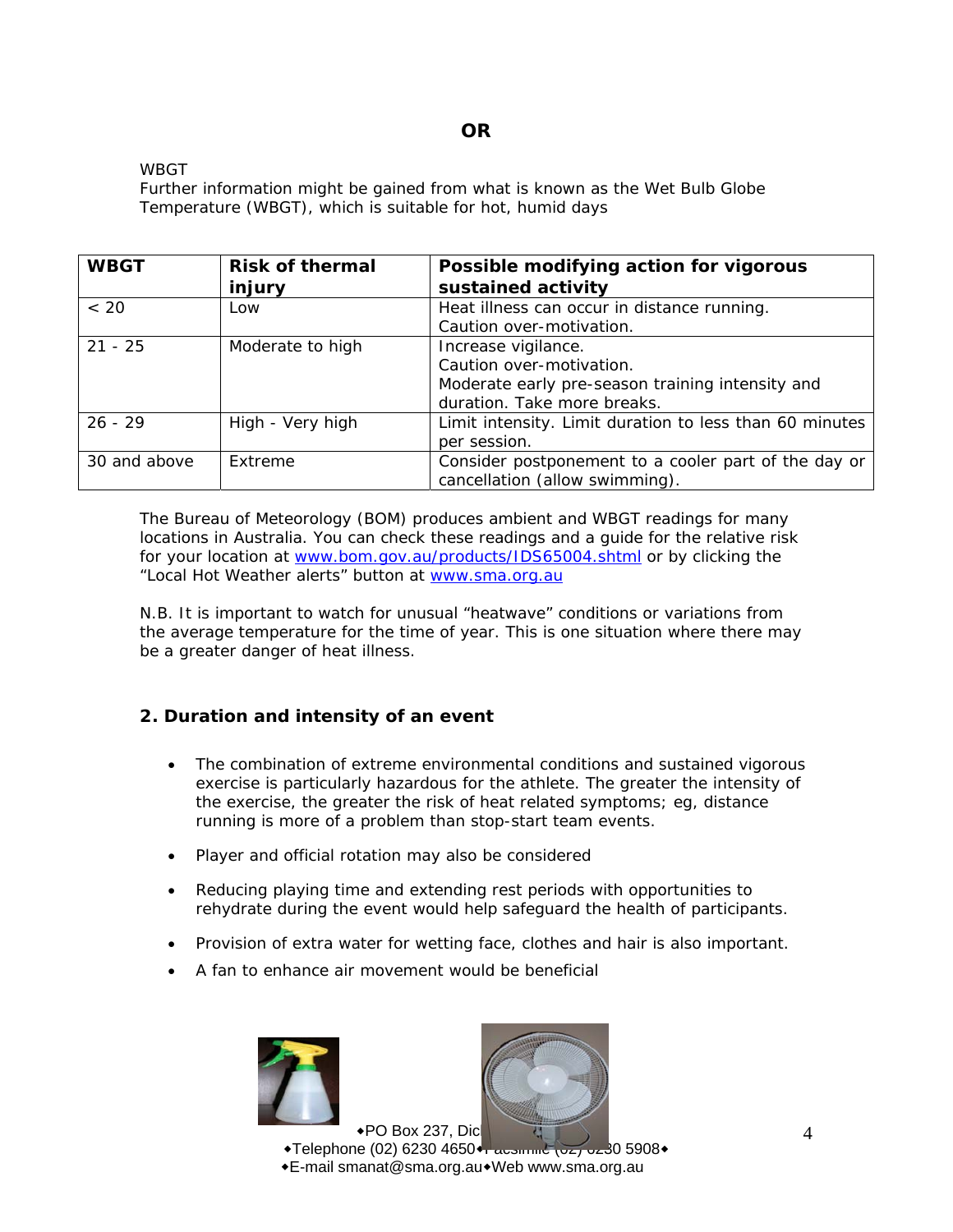#### **3. Conduct of competition and training (hydration and interchange opportunities)**

- Associations may consider dividing games into shorter playing periods rather than halves to allow for extra breaks.
- Coaches may consider alternative training times and venues during hot weather.
- Remember, even five minutes rest can cause a significant reduction in core temperatures.
- It is important to consider the welfare of officials, as well as players.

#### **4. Time of Day**

• Avoid the hottest part of the day (usually 11 am-3 pm). Scheduling events outside this time should be a consideration throughout any summer competition, training or event, regardless of the temperature.

#### **5. Local Environment**

- Radiant heat from surfaces such as black asphalt or concrete can exacerbate hot conditions.
- The type of exercise surface and the amount of sunlight vary significantly with different sporting activities and therefore must be analysed for each individual sport.
- An air-conditioned indoor venue will provide less of a problem. A hot indoor venue or an outside venue without shade cannot be considered an acceptable environment.
- Airflow should be considered, including fans in change rooms or appropriately placed.

Remember, air movement decreases heat stress. However, a following wind can increase problems for runners or cyclists by actually reducing air movement.

## **Host (personal) factors**

#### **1. Clothing**

- Type of clothing is vital in minimising health risks associated with exercise in heat.
- Fabrics that minimise heat storage and enhance sweat evaporation should be selected.

◆PO Box 237, Dickson ACT 2602◆  $\overline{*}$ Telephone (02) 6230 4650 $\overline{*}$ Facsimile (02) 6230 5908 $\overline{*}$ E-mail smanat@sma.org.auWeb www.sma.org.au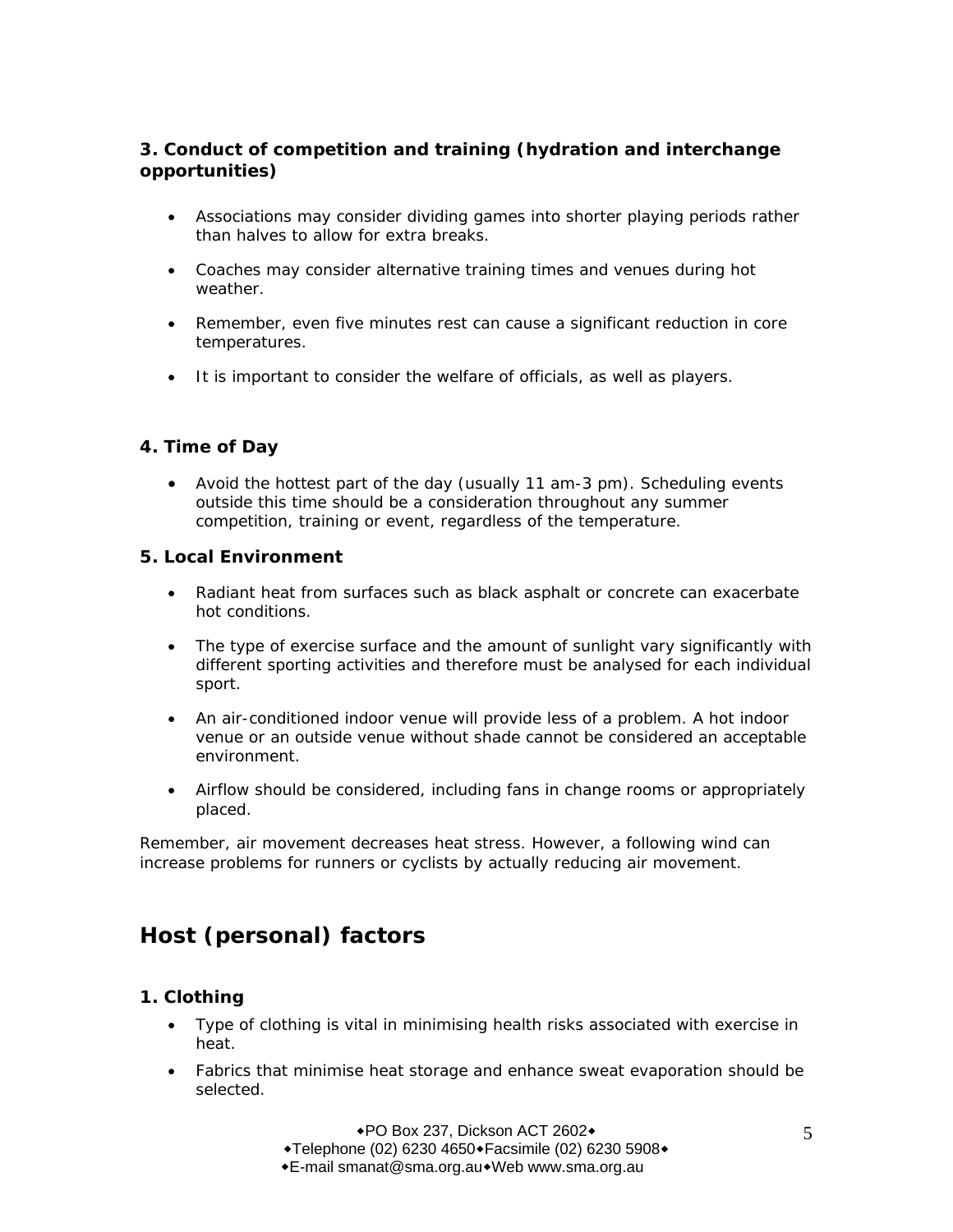- Light weight, light coloured, loose fitting clothes, made of natural fibres or composite fabrics with high wicking (absorption) properties, that provide for adequate ventilation are recommended as the most appropriate clothing in the heat. This clothing should complement the existing practices in Australia that protect the skin against permanent damage from the sun.
- This should apply to the clothing worn by players, umpires, other officials and volunteers.

#### **Protective clothing**

If clothing is worn for protective reasons, ensure that it is worn only while training and competing in hot weather. Some examples include leathers in motorcycling and mountain biking, protective equipment for hockey goalkeepers and softball and baseball umpires. Remove non-breathable clothing as soon as possible if the participants or officials are feeling unwell in hot conditions. Start cooling the body immediately via ventilation and/or a cool spray such as a soaker hose or a hand-held spray and a fan.



#### **2. Acclimatisation of the participant**

- Acclimatisation of the participant includes umpires, other officials and volunteers as well as players.
- Preparation for exercise under hot conditions should include a period of acclimatisation to those conditions, especially if the athlete is travelling from a cool/temperate climate to compete in hot/humid conditions.
- It has been reported that children will acclimatise slower than adults.
- Regular exercise in hot conditions will facilitate adaptation to help prevent performance deteriorating, or the athlete suffering from heat illness, during later competitions. Sixty minutes acclimatisation activity each day for 7-10 days provides substantial preparation for safe exercise in the heat.

#### **3. Fitness levels/athletic ability of participant**

- A number of physical/physiological characteristics of the athlete will influence the capacity to tolerate exercise in the heat, including body size and endurance fitness.
- In endurance events, accomplished but non-elite runners, striving to exceed their performance, may suffer from heat stress. The potential for heat-related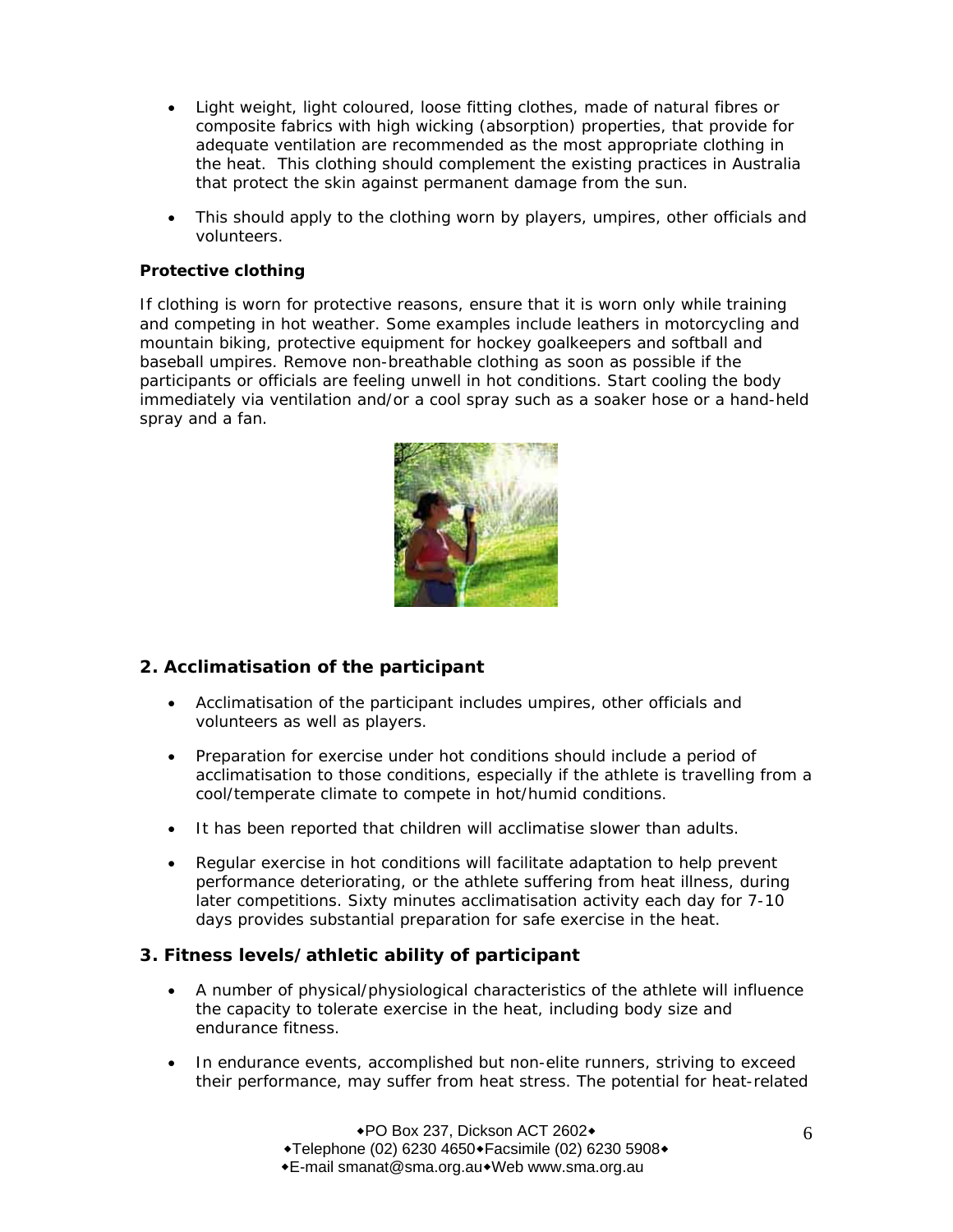illnesses would be exacerbated if they have not acclimatised to the conditions and have failed to hydrate correctly.

- Overweight and unconditioned athletes, umpires, officials and volunteers will generally also be susceptible to heat stress.
- Refer to SMA's free DRINK UP brochure available from www.sma.org.au/information or your local National Pharmacies store.

#### **4. Age and gender of participant**

- **Female participants** may suffer more during exercise in the heat because of their greater percentage of body fat.
- **Young children** are especially at risk in the heat. Prior to puberty, the sweating mechanism, essential for effective cooling, is poorly developed. The ratio between weight and surface area in the child is also such that the body absorbs heat rapidly in hot conditions.
- In practical terms, child athletes must be protected from over-exertion in hot climates, especially with intense or endurance exercise.
- Although children can acclimatise to exercise in the heat, they take longer to do so than adults.
- Coaches should be aware of this and limit training for non-acclimatised children during exposure to hot environments.

NB: Children tend to have a more "common sense" approach to heat illness than adults. They "listen to their bodies" more and will usually slow down or stop playing if they feel distressed in the heat. *On no account should children be forced to continue sport or exercise if they appear distressed or complain about feeling unwell.* 

• Veteran participants may also cope less well with exercise in the heat. Reduced cardiac function is thought to be responsible for this effect.

#### **5. Predisposed medical conditions**

- It is important to know if athletes, umpires, officials or volunteers have a medical condition or are taking medication that may predispose them to heat illness.
- Examples of illnesses that will put the participant or official at a high risk of heat illness include asthma, diabetes, pregnancy, heart conditions and epilepsy. Some medications and conditions may need special allowances.
- Participants and officials who present with an illness such as a virus, flu or gastro or who are feeling unwell are at an extreme risk of heat illness if exercising in moderate to hot weather.
- Participants or officials who may be affected by drugs or alcohol may be at an extreme risk of heat illness if exercising in moderate to hot weather.
- SMA has produced Pre-exercise Health Check Guidelines. These should be used if pre-existing medical conditions are suspected or if the participant has

◆PO Box 237, Dickson ACT 2602◆  $\overline{*}$ Telephone (02) 6230 4650 $\overline{*}$ Facsimile (02) 6230 5908 $\overline{*}$ E-mail smanat@sma.org.auWeb www.sma.org.au